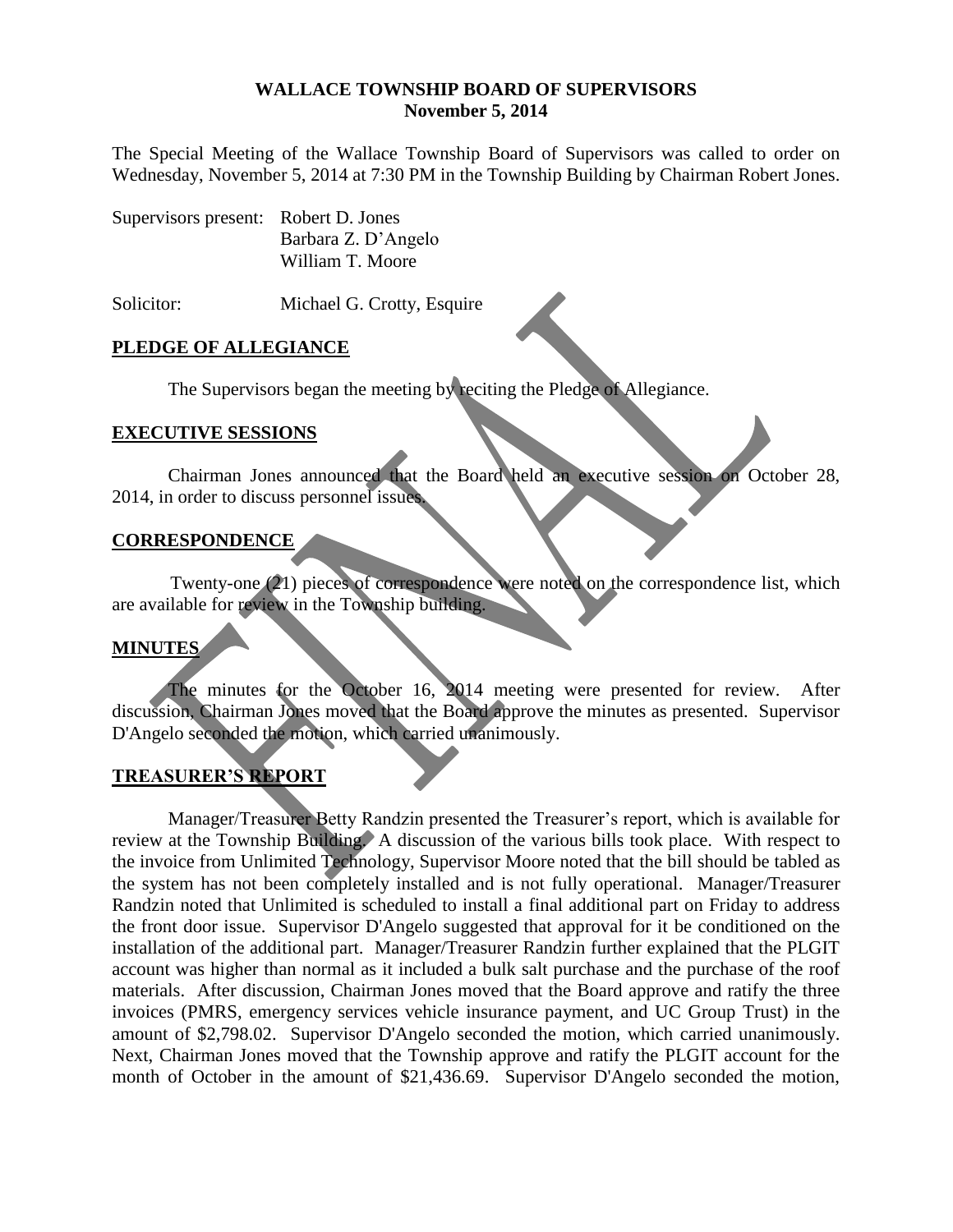which carried unanimously. Lastly, Chairman Jones moved that the Board approve the payment for the eleven (11) invoices on the bills list, with the payment to Unlimited being subject to inspection and approval by Chairman Jones of the installation and operation of the additional component for the system. Supervisor D'Angelo seconded the motion. The motion carried, with Chairman Jones and Supervisor D'Angelo voting in the affirmative and Supervisor Moore voting against.

#### **PENNSYLVANIA STATE POLICE**

Chairman Jones read the report provided by the Pennsylvania State Police. Thirty-four (34) incidents were reported for the month of October in the Township. The police have warned that neighboring areas have been hit with a string of burglaries, with two (one being an attempt) reported for the month of October. The PSP is actively investigating the incidents and has leads on potential suspects. The PSP have requested that the public report any suspicious persons or vehicles. A copy of the report is available at the Township building.

# **GLEN MOORE FIRE COMPANY/ WESTWOOD & ELVERSON AMBULANCE**

GMFC Captain Mike King provided the report of the Fire Company. GMFC handled nineteen (19) calls in October, four (4) of which were in Wallace. Mr. King also noted that the GMFC is hosting its turkey raffle on November 12<sup>th</sup>. John Sly provided the report for Westwood Ambulance. He noted that Westwood responded to six (6) calls in October, 33% of which were in Elverson territory (due to its unavailability). Mr. Sly otherwise thanked the Township for its annual contribution. No report was submitted by Elverson.

| <b>EMC</b>  |            |                           |  |  |
|-------------|------------|---------------------------|--|--|
| <b>DARC</b> | No report. |                           |  |  |
|             | No report. |                           |  |  |
|             |            | PARK AND RECREATION BOARD |  |  |

No report. Supervisor Moore noted that the Halloween event was well attended and had many positives. However, he observed that there were several issues with the handling and distribution of prizes. The focus of the event has seemingly shifted toward prize gathering rather than community. The Board requested that the Park and Rec Board provide its thoughts on the handling of future events in order to address this issue. Following subsequent discussion later in the meeting, the Board noted its preference that the Township Manager be tasked with ultimate planning authority for the Township events, with the Park and Rec Board designated as providing assistance in the planning and execution.

### **HISTORICAL COMMISSION/TOWNSHIP ARCHIVIST**

No report.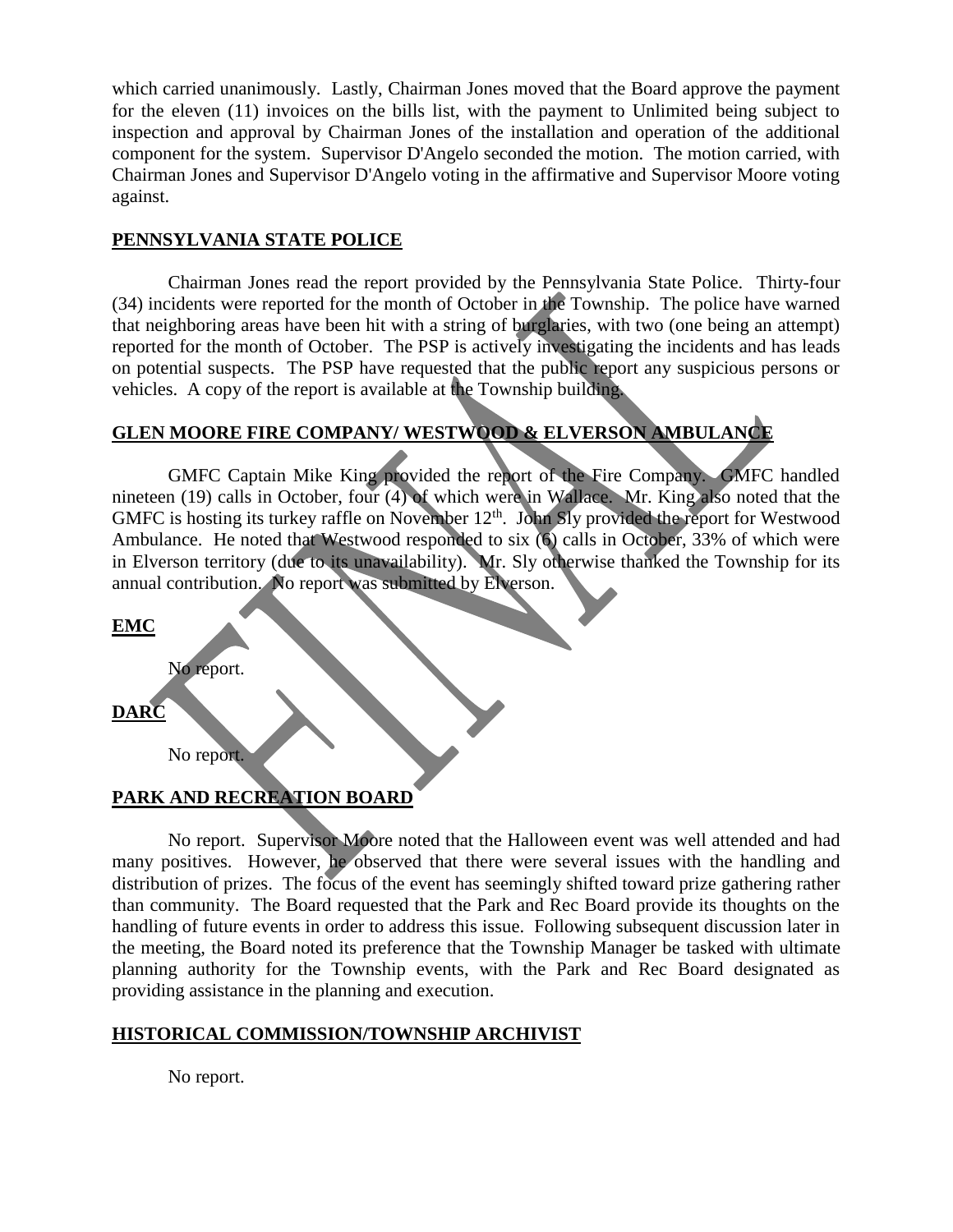#### **TRAILS PRESERVATION BOARD**

No report.

## **EAC**

No report. Chairman Jones noted that a 2007 botanical study is in the possession of the Township and could be provided to the Zoning Officer to consult with respect to any timber harvesting plans. The various shortcomings of the report were discussed.

# **GLENMOORE VILLAGE ENHANCEMENT COMMITTEE**

Chairman Jones noted that the Board interviewed Linda Morley for a position on the GMVEC. After discussion, Chairman Jones moved that Mrs. Morley be appointed to the open position on the GMVEC. Supervisor D'Angelo seconded the motion, which carried unanimously. Scott Juenger provided the report of the GMVEC. It is continuing its preparation of a brochure to set out the trail/sidewalk/walkway options. In response to Mr. Juenger's inquiries, the Board noted that it had already prepared a draft easement for a trail through the Authority property and that the Property Maintenance Code ordinance amendment has been drafted and is under review by the Planning Commission. Chairman Jones noted that the Board was budgeting for the Authority trail improvements in the 2015 budget. Mr. Juenger also inquired as to the potential for a cell tower to be constructed, even if it included additional taxes. The Board noted that it had previously undertaken studies and due diligence as to the possibility for placing a cell tower on any Township property, but was ultimately restricted by the grant restrictions in place for the Township building property. Otherwise, the Board noted that a private landowner has indicated the potential for incorporating a tower on its property in the near future (which would require zoning approval from the Township). A discussion was also had as to the general availability of grants for planning efforts through the Brandywine Conservancy. Mr. Juenger also inquired as to the status of the PennDOT school zone sign in front of Springton Manor Elementary School. Manager/Treasurer Randzin noted that she was interfacing with Maddie Morley to finalize its purchase. Lastly, Mr. Juenger noted that the GMVEC would like to consider changing its meeting dates for 2015. Solicitor Crotty was requested to take note of the new dates and incorporate into the yearly meeting notice to be approved at the Organizational meeting.

#### **AUTHORITY**

Supervisor D'Angelo noted that the Authority has determined that its old generator would be sold for scrap value, rather than being sold on Municibid.

#### **PLANNING COMMISSION**

Supervisor Moore noted that the Planning Commission is awaiting further information from the Township Engineer to finalize its consideration of the comprehensive plan amendment.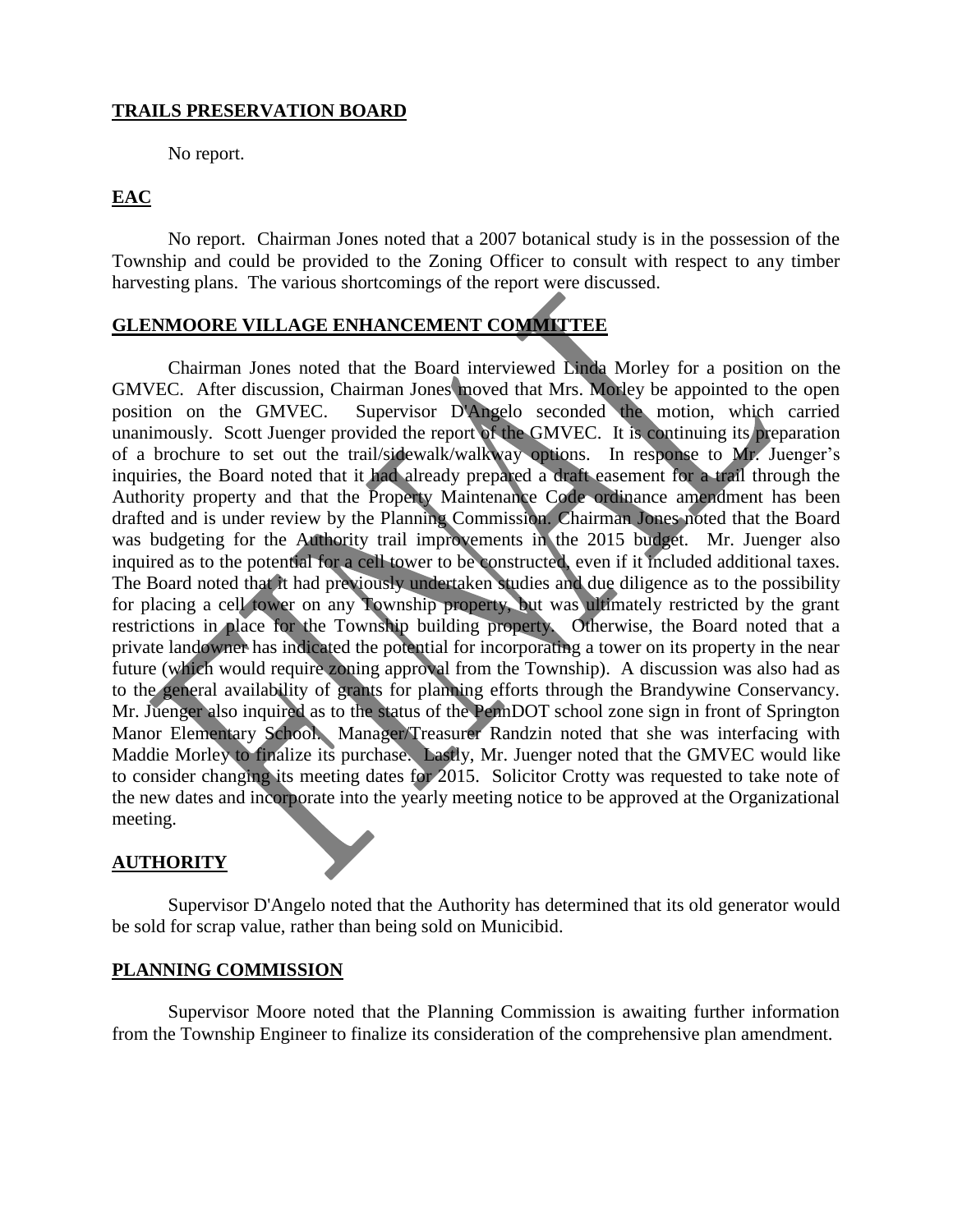### **OLD BUSINESS**

- a. VPP Grant Comprehensive Plan: As noted above, the Planning Commission is continuing its review.
- b. Ray Park/GGS: Steve Senn of GGS was present to discuss the potential for installation of the fields at Ray Park. After discussion, the Board noted that it would not have the Ray Park property farmed in 2015 (after the expiration of the current farm lease in March of 2015), in order to allow the opportunity for the planning and implementation of the new fields. Mr. Senn is exploring potential foundation grants for the project. The Board noted its preference that the parking directly access Highspire Road (rather than the side road) and noted that the Township Engineer remains authorized to coordinate with the GGS consultant on the effort.
- c. Indiantown Schoolhouse: No further report.
- d. Township Maintenance Building: Supervisor Moore noted that the roof repairs are nearly completed, with the snow guards to be installed in the near future. The Board also noted that it received a credit of \$1,500 for the scrap value of the old roof, which covered a sizeable portion of the current installation costs.
- e. Property Maintenance Code: The draft Property Maintenance Code is before the PC for its further review.

### **NEW BUSINESS**

- a. Bob Ray Distinguished Service: The Township is planning on recognizing farmer Bob Ray for his service and dedication to the community at the BOS meeting scheduled on November 20, 2014.
- b. Farm Lease Agreement: The Board noted that it would not have Ray Park farmed for 2015 in order to allow for the opportunity for the park/fields project to progress.
- c. Trail Easement Agreement: As discussed above and by the BOS at its prior meetings, the draft easement agreement has been prepared, which will be forwarded to the Authority for its consideration. The Board is otherwise budgeting for the proposed improvements in 2015.
- d. Zoning Ordinance Amendment: Solicitor Crotty noted that a draft ordinance has been prepared to allow and address seasonal farm events, as well as to regulate billboards in the Township by only allowing them along the Turnpike, in areas fully screened from nearby residential properties. The Board requested that the draft be forwarded to the PC for its review.
- e. Resolution Township Ambulance Capital Contributions: Solicitor Crotty explained that a resolution has been prepared to establish a Township fund for capital contribution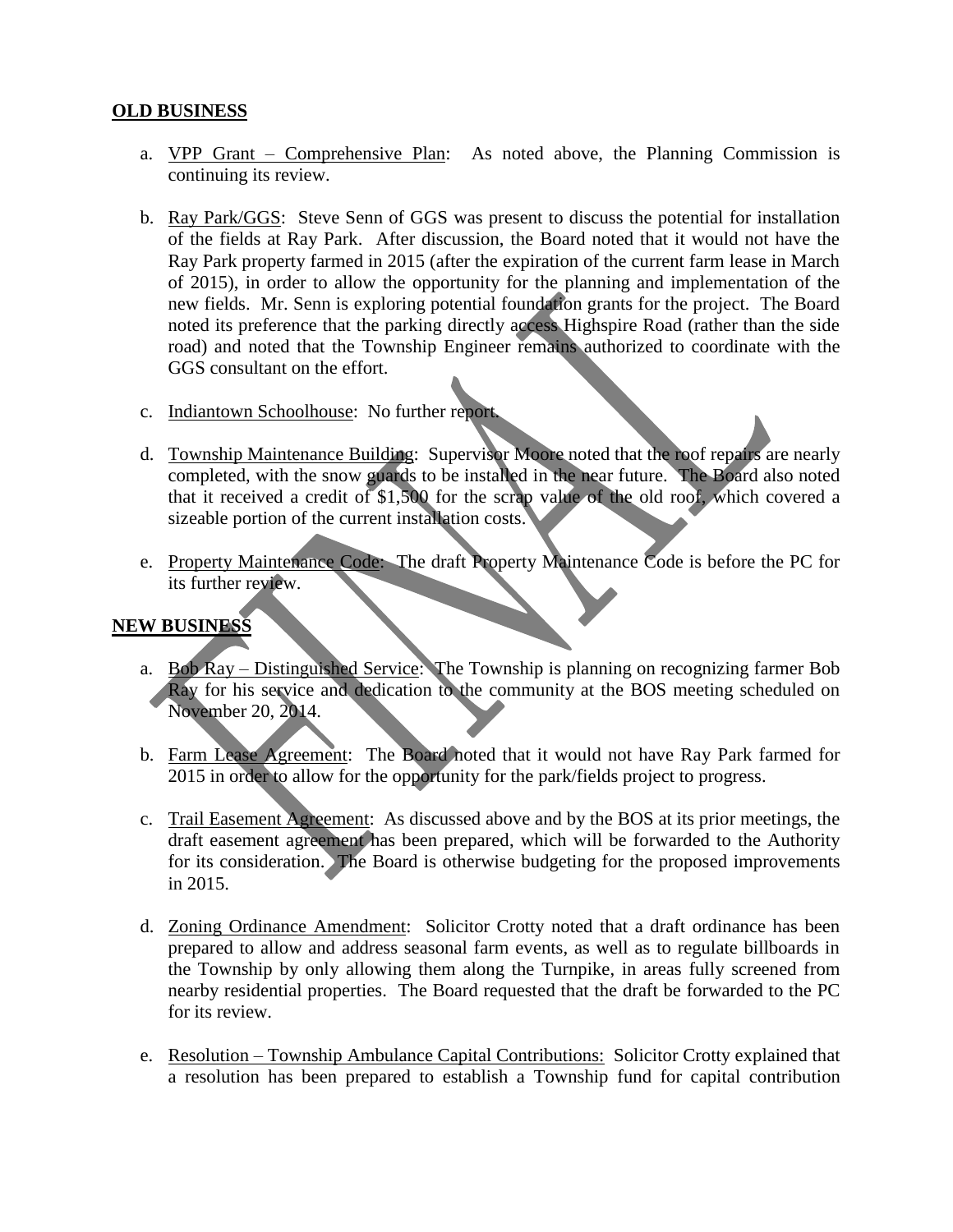donations to be donated to the Township's ambulance service providers. After discussion, Chairman Jones moved that the Board approve Resolution 7-2014, to establish the fund in the form as presented. Supervisor D'Angelo seconded the motion, which carried unanimously.

- f. Township MMO Minimum Municipal Obligation: Manager/Treasurer Randzin noted that the Township's financial consultant has finalized his actuarial assessment of the Township Minimum Municipal Obligation for the non-uniform employee pension program for 2015. After discussion, Chairman Jones moved that the Township adopt Resolution 8-2014, to establish the Township MMO at \$1,715.00. Supervisor D'Angelo seconded the motion, which carried unanimously.
- g. Next Meeting: Chairman Jones announced that the next BOS meeting is scheduled for November 20, 2014, with the tree lighting ceremony scheduled for December 6, 2014.
- h. 2015 Annual Budget: The Board discussed and presented the draft 2015 Township budget. After the conclusion of the discussion, Chairman Jones moved that the Board authorize the advertisement of the budget availability, to be considered for approval by the Board at its December 4, 2014 meeting. Supervisor D'Angelo seconded the motion, which carried unanimously.
- i. Township Manager Reports: Manager/Treasurer Randzin provided reports and updates on various matters, including:
	- 1. Time clocks: A quote has been received for a biometric time clock system. Further information and quotes are being gathered.

2. Township Letterhead: Manager/Treasurer Randzin presented options for updated Township letterhead, which were discussed.

- 3. CCATO Knowledge Center Training: Manager/Treasurer Randzin announced that there would be a training center presentation on emergency services planning on November 19, 2014.
- 4. Personnel Admin Assistant: The Board discussed the review of Camille McMaster, the probationary, part-time administrative assistant. After discussion of various issues, Chairman Jones moved that the Township not extend an offer of continued employment to her. Supervisor D'Angelo seconded the motion, which carried unanimously.

### **Public Comment**

a. None.